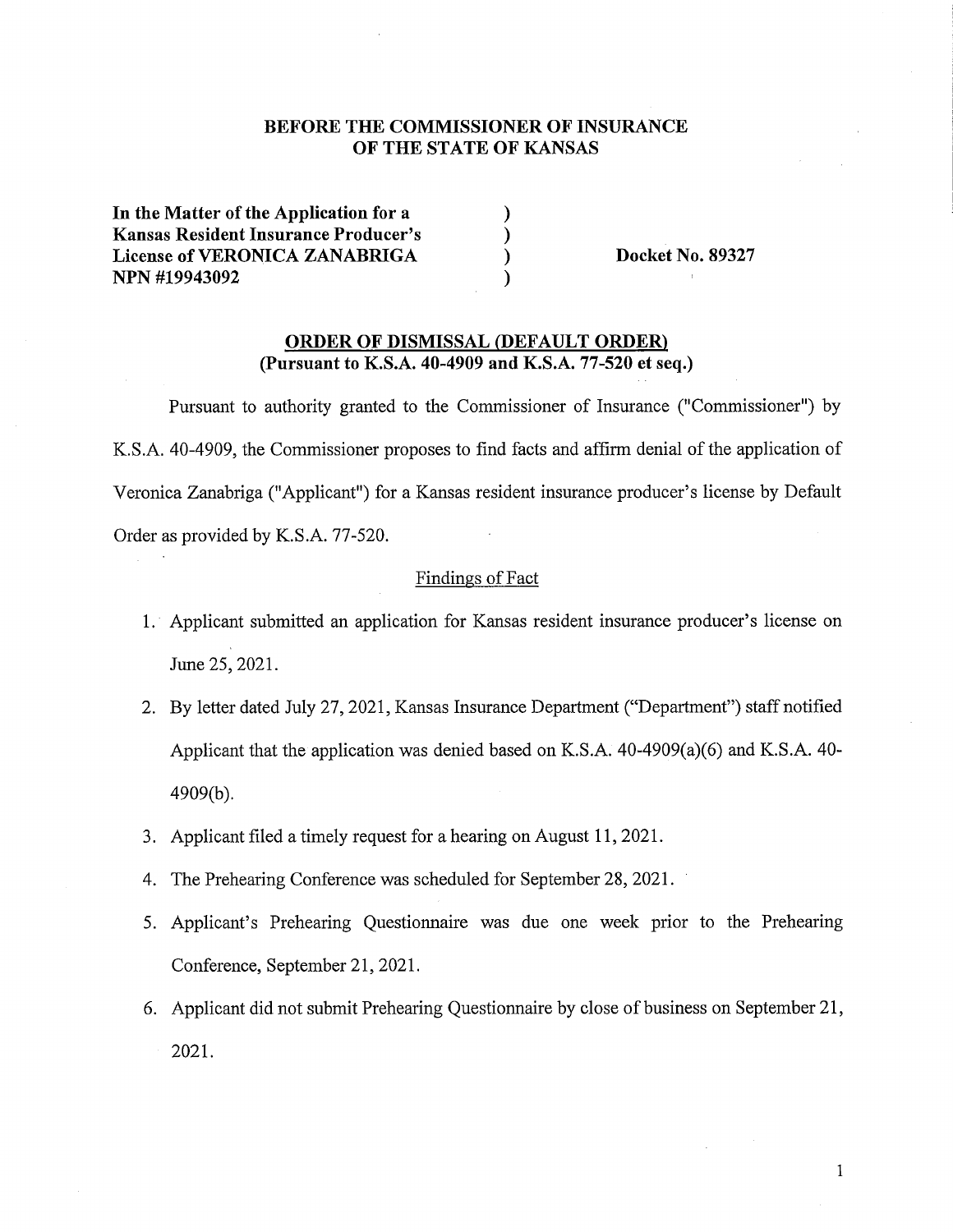- 7. On September 22, 2021, Jill Spurling, Legal Assistant to the Presiding Officer, contacted Applicant by e-mail and telephone and advised her the Prehearing Questionnaire must be submitted by the end of that day. Applicant stated that she understood and would submit the document.
- 8. Applicant did not submit the Prehearing Questionnaire.
- 9. On September 27, 2021, a Notice of Cancellation of Prehearing Conference was sent to Applicant by e-mail and United States Postal Service.
- 10. On October 25, 2021, the Presiding Officer issued an Order to Show Cause directing the Applicant to contact the Department within seven days of the date of the order to show cause why her failure to submit the required Prehearing Questionnaire should be excused. Applicant was further ordered to show cause as to why her request for a hearing to appeal the denial of the license application should not be dismissed due to Applicant's lack of prosecution.
- 11. The Order to Show Cause stated, "Failure to respond will result in the dismissal of Applicant's appeal and the Department's denial will be affirmed and this Order will become a Final Order."
- 12. To this date, Applicant has not contacted the Department as directed in the Order.

#### Applicable Law

1. Pursuant to K.S.A. 40-4909(c), "any action taken under this section which affects any license or imposes any administrative penalty shall be taken only after notice and an opportunity for hearing conducted in accordance with the provisions of the Kansas administrative procedures act."

2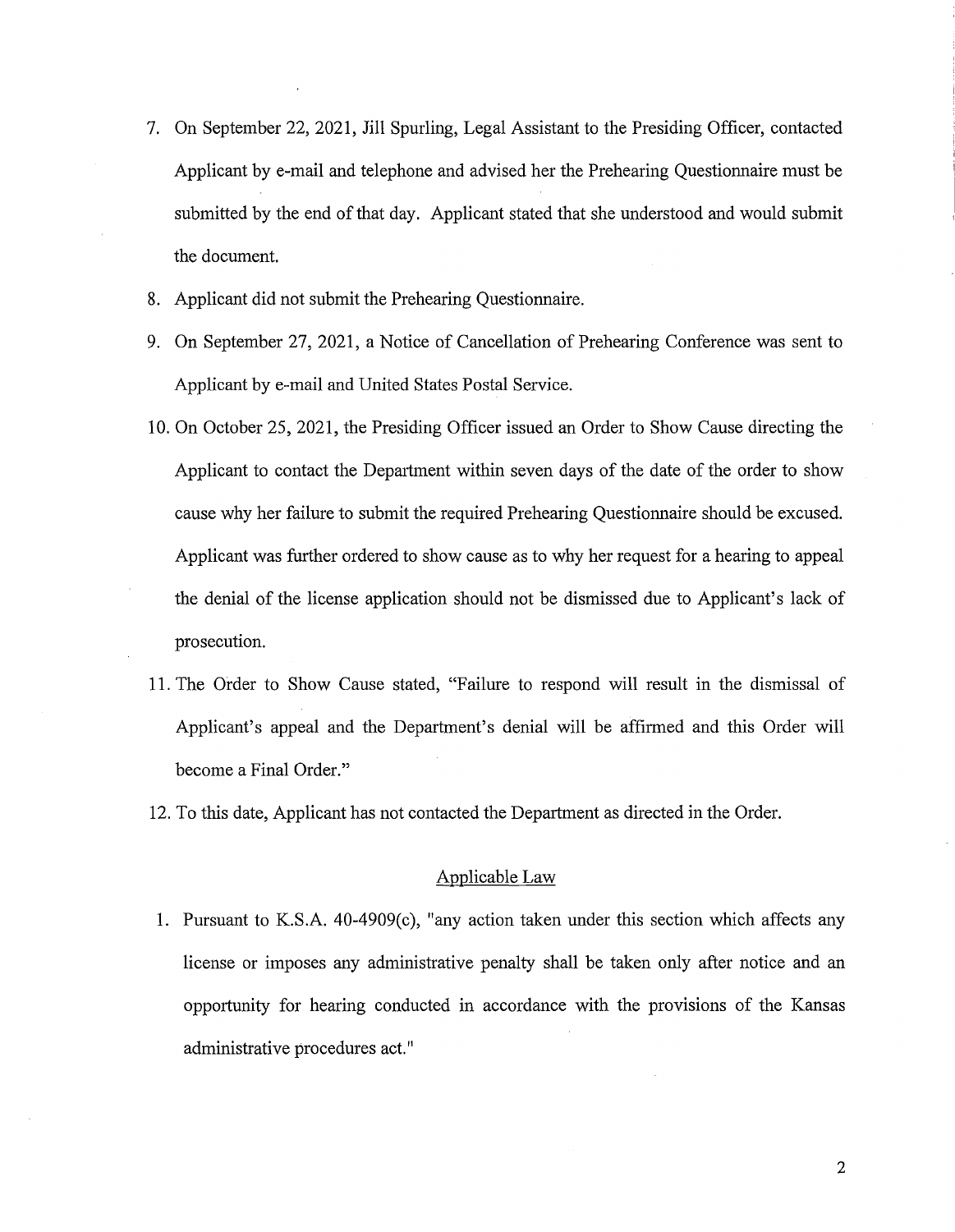- 2. Pursuant to K.S.A. 77-520(a), "if a party fails to attend or participate in a prehearing conference, hearing or other stage of an adjudicative proceeding, the presiding officer may serve upon all parties' written notice of a proposed default order, including a statement of the grounds."
- 3. Pursuant to K.S.A. 77-520(b), Applicant may file a written motion requesting that this proposed default order be vacated stating the grounds relied on within seven days after the service of this proposed default order.
- 4. Pursuant to K.S.A. 77-523(a), the Presiding Officer, the Assistant Commissioner of Insurance acting on behalf of the Commissioner of Insurance as the agency head as provided in K.S.A. 77-547, is empowered to render a Final Order

## Conclusions of Facts and Law

- 1. Applicant timely requested a hearing to appeal the Department's denial of her license application.
- 2. Applicant was properly served the Notice of Prehearing Conference with an enclosed copy of the Prehearing Questionnaire. The Notice of Prehearing Conference notified her of her responsibility to submit the Prehearing Questionnaire prior to the scheduled Prehearing Conference.
- 3. Applicant failed to submit a Prehearing Questionnaire, a required component of the prehearing process, which is equivalent to failing to participate in a necessary stage of the adjudicative proceedings.
- 4. The Order to Show Cause issued by the Presiding Officer was properly served on the Applicant and advised the Applicant that failure to respond to would result in a dismissal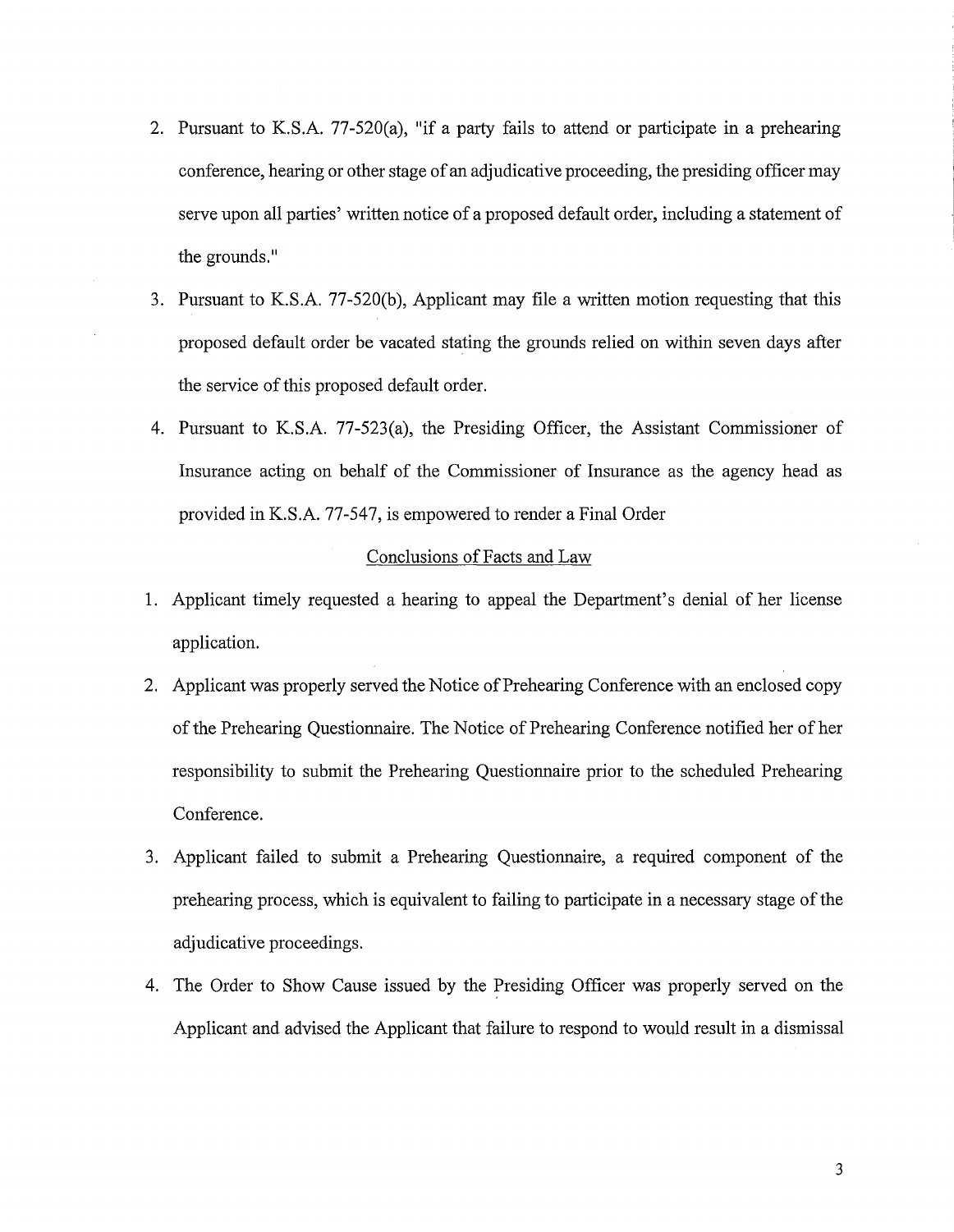of her request for a hearing. The Order to Show Cause satisfied the requirements of a Proposed Default Order under K.S.A. 77-520(a).

5. The Presiding Officer finds, on behalf of the Commissioner, that the Applicant has failed to participate as required in the adjudicative process which she requested, and further failed to respond to the Order to Show Cause. The Presiding Officer further finds that the Applicant had adequate notice that failure to respond to the Order to Show Cause would result in a dismissal of her appeal.

**IT IS THEREFORE ORDERED BY THE COMMISSIONER OF INSURANCE** 

**THAT** Applicant's hearing proceeding is **DISMISSED,** and the findings of fact, conclusions of law, and order contained above are adopted by reference and made the final order of the Commissioner. Furthermore, it is found that the application for a resident insurance producer's license of Veronica Zanabriga is hereby **DENIED** and constitutes a **FINAL ORDER.** 

IT IS SO ORDERED THIS **224** AY OF OCTOBER 2021, IN THE CITY OF **TOPEKA, COUNTY OF SHAWNEE, STATE OF KANSAS.** 



VICKI SCHMIDT COMMISSIONER OF INSURANCE

BY: falland <u>fallenk</u><br>Barbara W. Rankin

Assistant Commissioner Presiding Officer

## **NOTICE OF RIGHT TO JUDICIAL REVIEW**

Pursuant to K.S.A. 77-601 through K.S.A. 77-631, Applicant is entitled to judicial review, of this Order of Dismissal (Default Order). The petition for judicial review must be filed within thirty (30) days of service of the date the Proposed Default Order becomes a Final Order (plus three [3] days for service by mail pursuant to K.S.A. 77-531). In the event Applicant files a petition